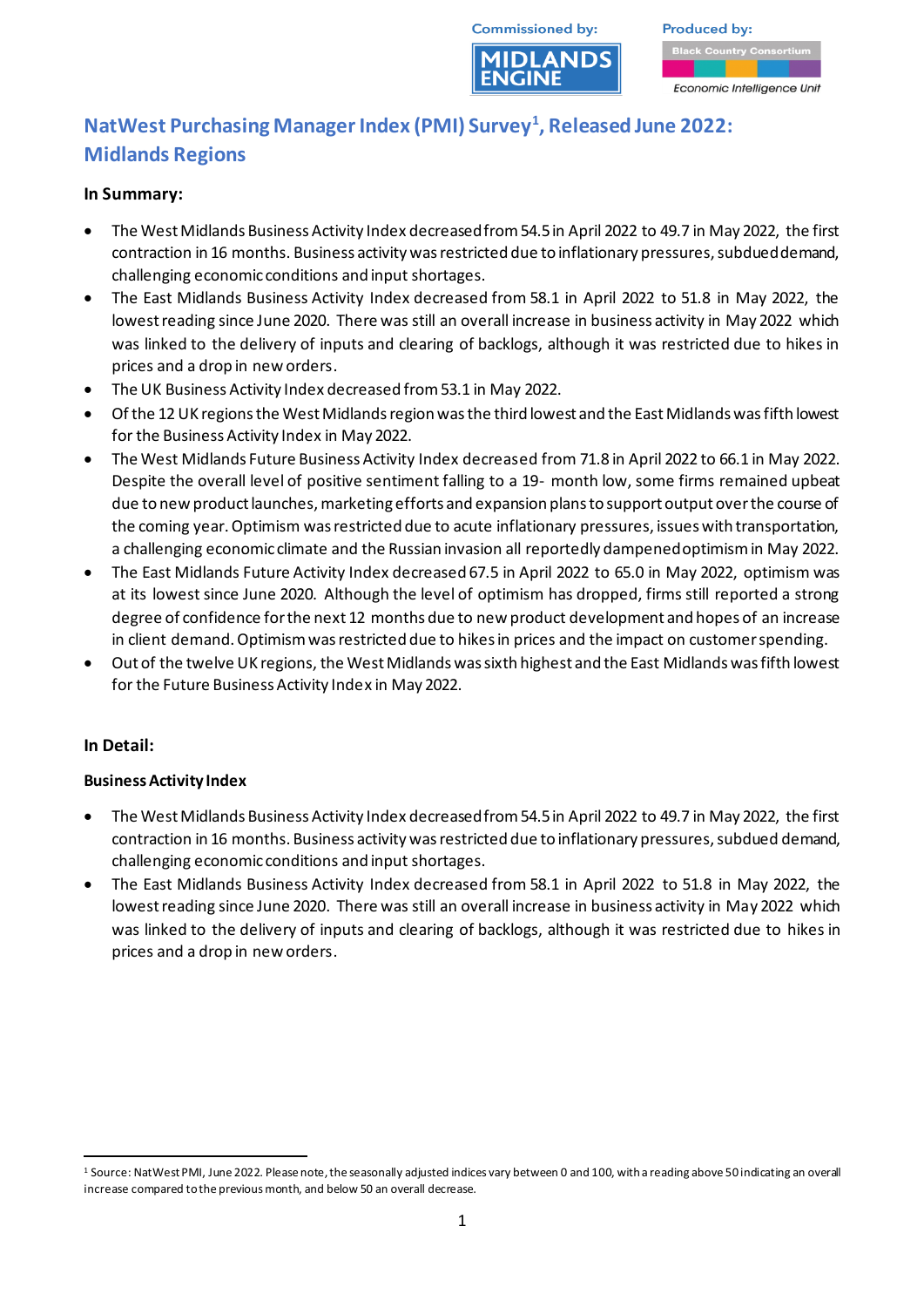

**Produced by:** 

Economic Intelligence Unit

#### **The following graphs show the West Midlands and East Midlands Business Activity Index trends up to May 2022:**







Source: NatWest, June 2022

• Of the 12 UK regions the West Midlands region was the third lowest and the East Midlands was fifth lowest for the Business Activity Index. London was the highest with 56.5 and the North East was the lowest at 48.4 in May 2022.

#### **The following chart shows the Business Activity Index across all UK regions in May 2022:**

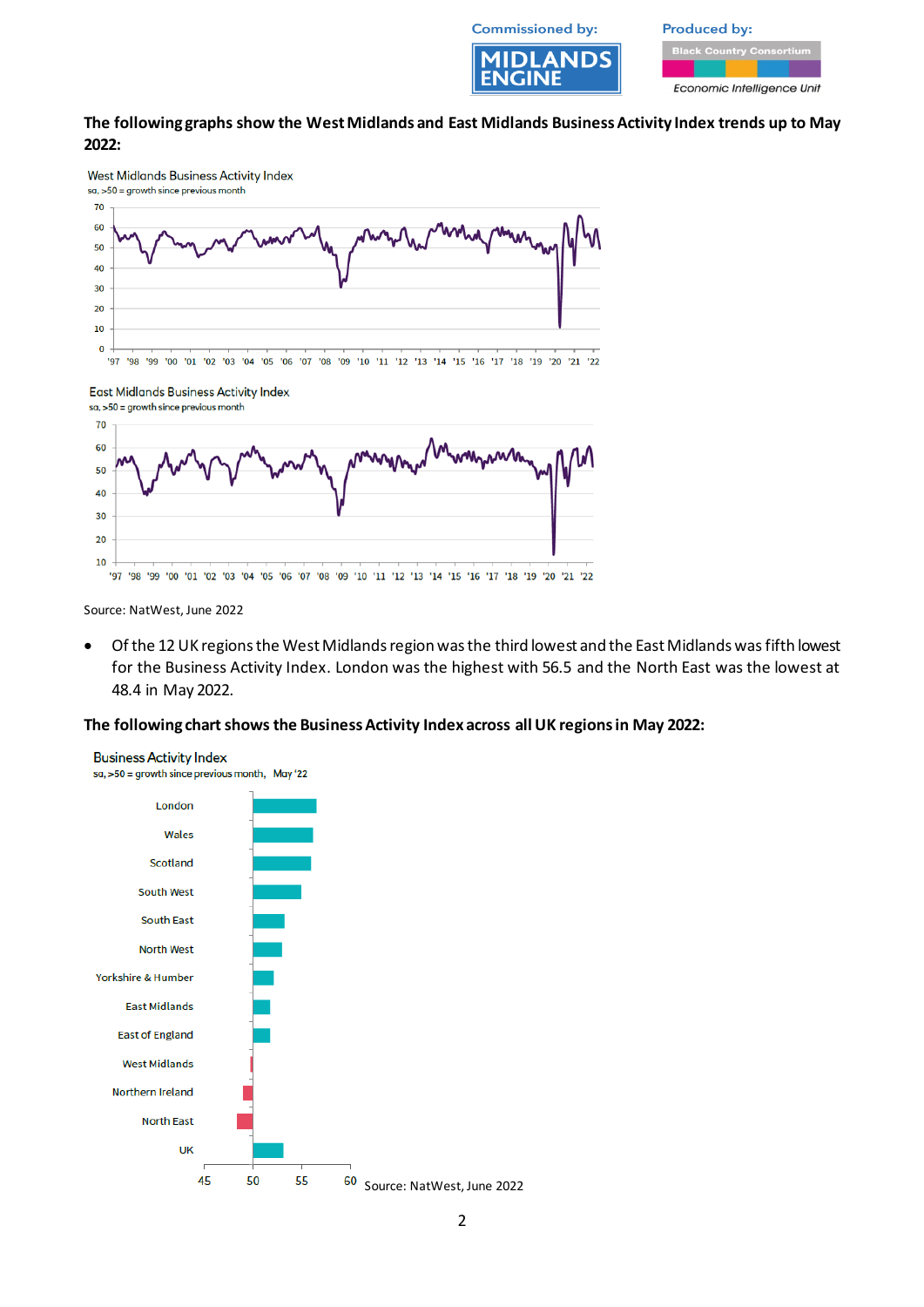

**Produced by:** Economic Intelligence Unit

## **Demand**

- The West Midlands New Business Index increased 50.2 in April 2022 to 50.5 in May 2022, a marginal rise in new business intakes due to better demand conditions and greater international travel. New business was restricted due to subdued market confidence, inflationary pressures, the cancellation of projects and input shortages.
- The East Midlands New Business Index decreased from 51.0 in April 2022 to 49.4 in May 2022, the first decline since February 2021. Weak demand conditions were linked to lower purchasing power among customers and supply-chain disruption. The North East and Northern Ireland also had a decline in new business.

#### **Exports<sup>2</sup>**

- The West Midlands Export Climate Index decreased from 53.4 in April 2022 to 52.8 in May 2022, indicating the slowest rate of growth in four months. Economic growth was sustained in four of the top five export markets for the West Midlands; as there was a contraction to China (42.2).
- The East Midlands Export Climate Index remained unchanged since April 2022 at 55.1. Supporting more positive export conditions were steeper increases in activity in Hong Kong (sharpest increase since March 2011, 56.0) and Singapore (62.0).

#### **The following tables shows the top export markets for the West Midlands and East Midlands in May 2022:**

| Top export markets, West Midlands |               |        |                                 | Top export markets, East Midlands |                  |        |                                 |
|-----------------------------------|---------------|--------|---------------------------------|-----------------------------------|------------------|--------|---------------------------------|
| Rank                              | <b>Market</b> | Weight | Output Index.<br><b>May '22</b> | Rank                              | <b>Market</b>    | Weight | Output Index.<br><b>May '22</b> |
|                                   | <b>USA</b>    | 21.2%  | 53.6                            |                                   | USA              | 12.8%  | 53.6                            |
| 2                                 | Germany       | 11.1%  | 53.7                            |                                   | Germany          | 10.7%  | 53.7                            |
| 3                                 | China         | 8.7%   | 42.2                            |                                   | <b>Hong Kong</b> | 7.9%   | 56.0                            |
| 4                                 | France        | 6.1%   | 57.0                            | 4                                 | Singapore        | 7.4%   | 62.0                            |
| 5                                 | Ireland       | 6.2%   | 57.5                            | 5                                 | France           | 7.1%   | 57.0                            |

Source: NatWest, June 2022

# **Business Capacity**

- The West Midlands Employment Index increased from 55.1 in April 2022 to 55.3 in May 2022, taking the current sequence of job creatin to 15 months and the pace of growth was the fastest since February 2022. The increase in employment was linked to rebuilding of workforces, sustained improvements in new business, expansion plans and the replacement of voluntary leavers.
- The East Midlands Employment Index decreased from 55.5 in April 2022 to 55.1 in May 2022, the rate of job creation was the slowest since September 2021 due to efforts in cutting costs.
- The West Midlands Outstanding Business Index increased from 50.2 in April 2022 to 51.3 in May 2022, the fastest rate of growth since February 2022. New contract wins, greater bookings, labour shortages, supplychain issues and a lack of raw material availability all reportedly caused the increase in unfinished business volumes.
- The East Midlands Outstanding Business Index increased from 50.5 in April 2022 to 51.8 in May 2022, as material delivery delays pushed up work-in-hand.

<sup>&</sup>lt;sup>2</sup> The Export Climate Index is calculated by weighting together national PMI output data according to their importance to the manufacturing exports of the region. This produces an indicator for the economic health of the region's export markets.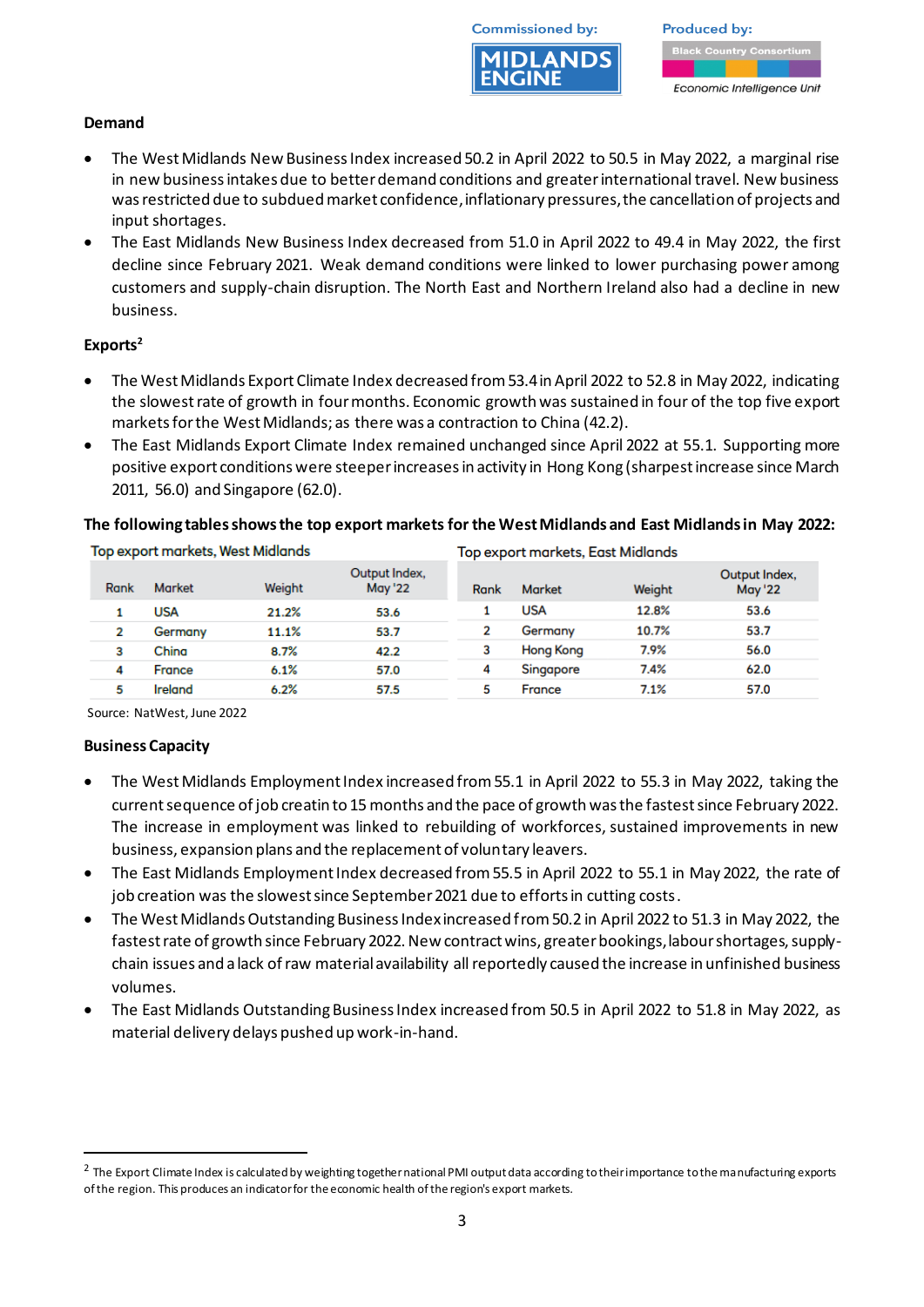



## **Prices**

- The West Midlands Input Prices Index increased from 85.0 in April 2022 to 85.6 in May 2022. The latest rate of inflation accelerated to the second highest since data collection started in January 1997. Firms indicated that electronic component, energy, food, fuel, transportation and wage costs were the main drivers of price pressures.
- The East Midlands Input Prices Index remained unchanged since April 2022 at 84.7. For the East Midlands, the pace of increase in input prices was among the slowest, with only the South West, the East of England and Scotland registering softer increases.
- The West Midlands Prices Charged Index decreased from 71.2 in April 2022 to 70.7 in May 2022. The overall rate of charge inflation was among the highest since the series started in November 1999 (the highest index reading was recorded in the previous month). Approximately 47% of monitored firms signalled higher fees, citing the pass-through of rising cost burdens to clients.
- The East Midlands Prices Charged Index slightly increased from 70.2 in April 2022 to 70.3 in May 2022. The rate of selling price inflation accelerated further and was the sharpest on record. Firms stated that greater selling prices were due to the pass-through of higher costs to clients.

#### **Outlook**

- The West Midlands Future Business Activity Index decreased from 71.8 in April 2022 to 66.1 in May 2022. Despite the overall level of positive sentiment falling to a 19- month low, some firms remained upbeat due to new product launches, marketing efforts and expansion plans to support output over the course of the coming year.Optimism was restricted due to acute inflationary pressures, issues with transportation, a challenging economic climate and the Russian invasion all reportedly dampened optimism in May 2022.
- The East Midlands Future Activity Index decreased 67.5 in April 2022 to 65.0 in May 2022, optimism was at its lowest since June 2020. Although the level of optimism has dropped, firms still reported a strong degree of confidence for the next 12 months due to new product development and hopes of an increase in client demand. Optimism was restricted due to hikes in prices and the impact on customer spending.
- Out of the twelve UK regions, the West Midlands was sixth highest and the East Midlands was fifth lowest for the Future Business Activity Index. Yorkshire and The Humber was the highest with 78.9 and the Northern Ireland was the lowest at 47.8 in May 2022.